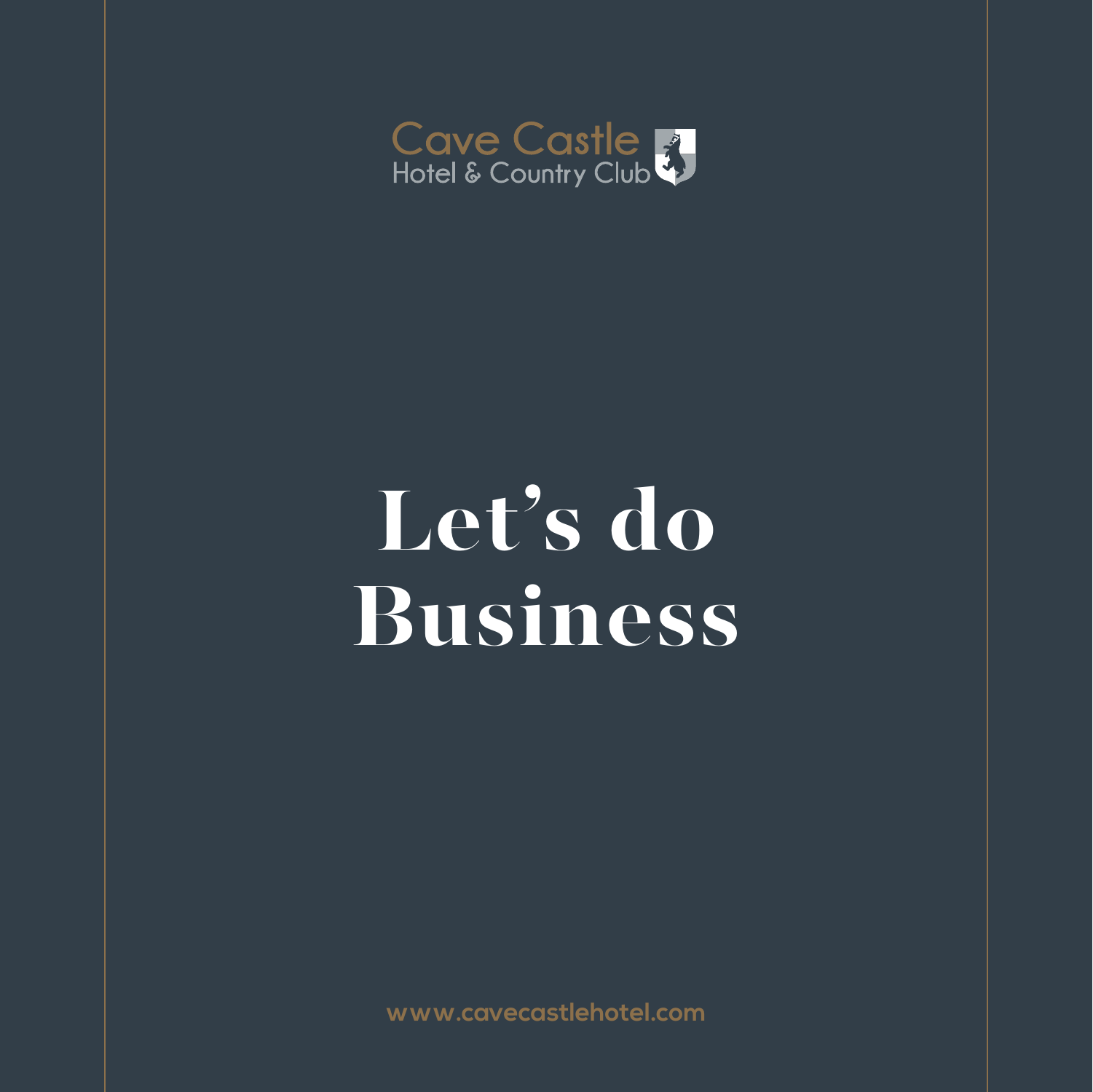

## **History**

Complete in 1875, the present building stands on the foundation of an ancient fortification. The settlement of South Cave is listed in the Doomsday Book as "Cave" and this consisted of three manors: East Hall, Faxfleet and West Hall. East Hall (also known as The Manor Paramount) refers to the area now known as South Cave, the home of Cave Castle.

The Manor has had many owners including John Washington (1631-1677) the great grandfather of George Washington. But it was the Boldero-Barnard family who, in 1748, bought the site and resided there.

Little is known of the original of the original building, however the cellars with an escape tunnel to the nearby church pre date 1794 when Henry Hakewill, architect of Rugby School, was commissioned to renovate and extend East Hall, which by then was known locally as Cave Castle.

The manor remained in the Boldero-Barnard family until 1925 when the last of the line, Ursula Mary, sold up and left for warmer climates. The house lay empty until 1938 when Mr J W Carmichael saved it from dereliction, but demolished the north wing, halving the building.

Towards the end of the Second World War, Cave Castle became a HQ and Officers' Mess, with prisoners of war being held in barracks built wit in the grounds.

In recent years it has flourished as a hotel. Now incorporating an 18-Hole golf course in the surrounding parkland and a new health and leisure complex, it provides a unique and exclusive venue.



### **Welcome**

Should you wish to view our facilities or require any further information then please don't hesitate to contact our team on **01430 422245** or email **events@cavecastlehotel.com**



Cave Castle Hotel & Country Club is a historical building surrounded by 150 acres of parkland, blending medieval splendour and contemporary style to give a unique setting for conferences.

Cave Castle is the ideal venue for those seeking an environment where meetings can be held away from the daily intrusion of the office. From planning large residential conferences, exhibitions and product launches to small informal meetings and interviews, we can provide a range of first class facilities to suit your needs.

Our conference suites can accommodate up to a maximum of 250 with day and overnight delegate packages available.

As well as exceptional conference facilities delegates can enjoy the use of our Leisure Club and Spa. Cave Castle also boasts its own 18-hole golf course and golf can be incorporated into your event at a discounted rate.

Travelling to us is easy - we are ideally placed minutes from the M62 motorway link and 3 miles from Brough main line station, with ample free parking available within the grounds for over 150 cars.

Our restaurant offers an excellent Table d'hote menu, with a choice of A la Carte for that special meeting or client. For larger parties, lunch or dinner can be served in the Balmoral or Sandringham Suites. Delegates can relax in our wood panelled lounge where fresh coffee can be served after the meal.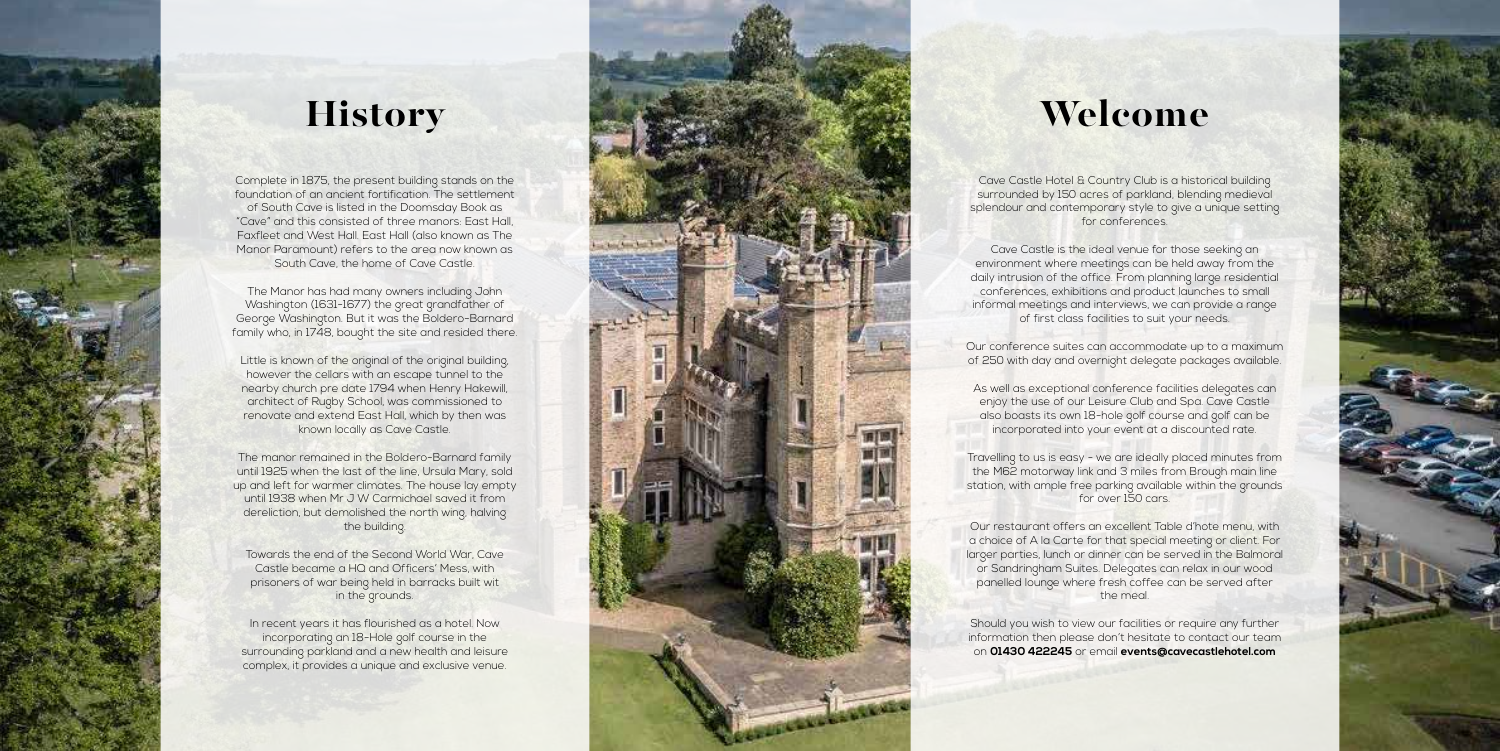## **Corporate Team Building**

In terms of corporate development, team-building exercises are important not only for the immediate experience of the activities performed by the team, but also for the group skills, communication and bonding that result. The activity, be it an obstacle course or a treasure hunt, is merely the means to the end: the main goal of team-building is to improve productivity and motivation.

By taking employees out of the office helps groups break down barriers, eliminates distraction, and have fun. Team building is now one of the most widely used group-development activities in an organisation with benefits so significant that many have incorporated team building strategies into their standard training programmes.

Having worked with some of the region's leading team building event companies our experienced conference & events team can help you plan and manage your event, meaning that you can relax and trust that you and your company's expectations and objectives are met.

From "It's a Knockout" team challenges to murder mystery dinners, clay pigeon shooting and so much more we are certain that our team can create your perfect event so give us a call today to discuss your ideas or of course we can help create the perfect team building event for you. Call today to discuss your ideas. Pricing available on request.

### **THE BALMORAL SUITE**

This suite overlooks the gardens and lake at the front of the hotel and offers an abundance of natural light. For those warm summer days the patio doors open onto the gardens and delegates can enjoy a break in the fresh air. It can accommodate all conference styles and seat up to 100 delegates.

#### **THE SANDRINGHAM SUITE**

Again on the ground floor, this suite can seat up to 200 people. The room is fully air conditioned with individually controlled sections of ceiling lights and dimmers ideal for visual aids, when full blackout is required. This is an ideal room for large seminars, exhibitions and product launches. Both of these suites



have their own telephone points and bar facilities. They can also be linked together for larger conferences, exhibitions and trade shows.

### **THE KINGS ROOM**

This elegant period room on the first floor can seat up to 18 boardroom style. It has plenty of natural light and overlooks the hotel's gardens and lake – an ideal room for the traditional style board meeting.

#### **THE QUEENS ROOM**

Suitable for small/informal meetings, interviews or as a syndicate room. It boasts a panoramic view of the lake and gardens.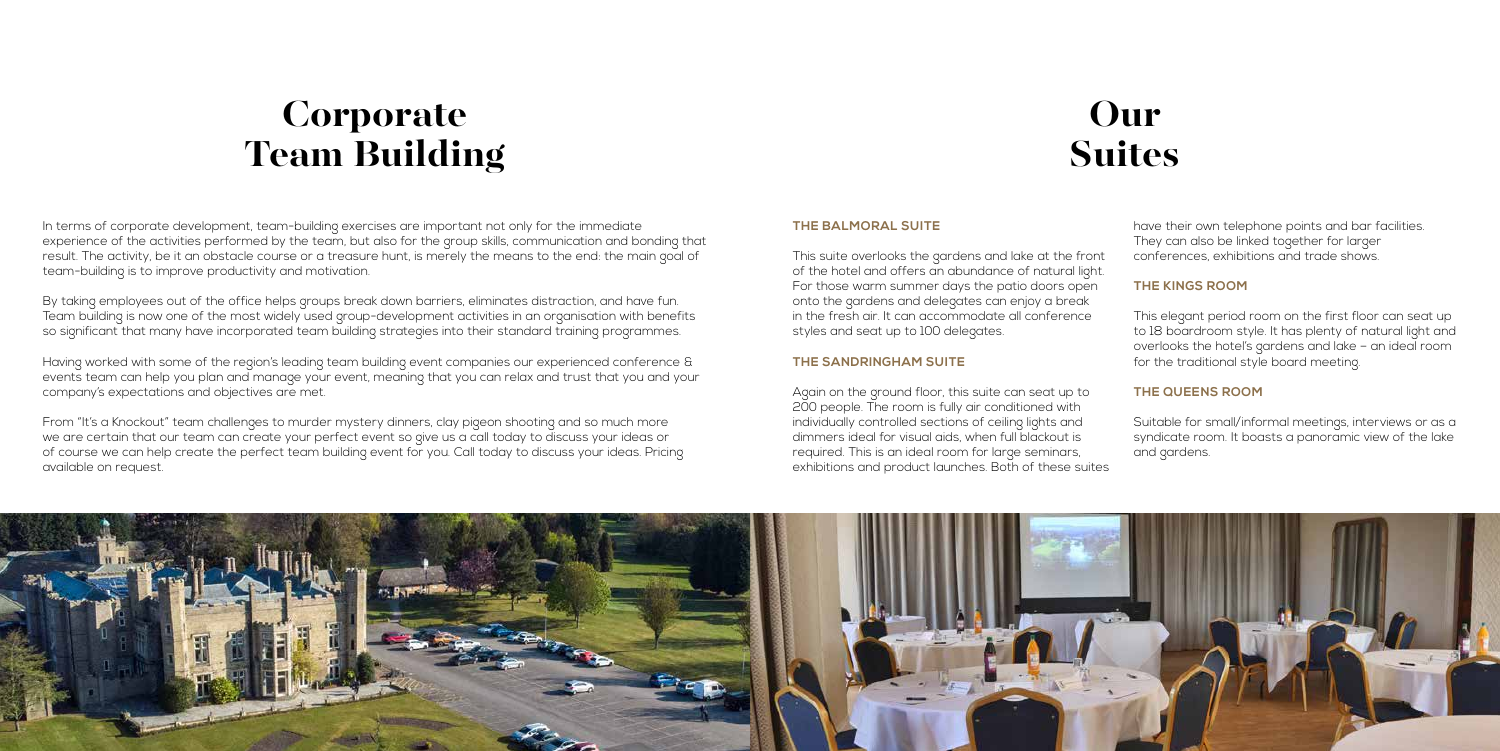## **What Better Way To Impress Your Clients?**

## **Conference Rates**

After a day of hectic business meetings why not mix business with pleasure - take the opportunity to relax in the tranquil setting, enjoy a round of golf or for those with energy to burn make use of the gym or 19m swimming pool in our Leisure club. If you really want to destress then why not try a massage or another treatment at the Castle Spa?

### **FULL DAILY DELEGATE RATE**

### **£37.50 Per Person to include:**

Tea/Coffee & Danish Pastries on arrival Mid Morning Tea/Coffee & Biscuits 2 Course Hot & Cold Lunch with Tea/Coffee Afternoon Tea & Cakes Main Conference Room Hire (9am to 6pm) Pads, Pens & Flipchart Cordials, Iced water & Mints Use of the Country Club facilities Discount on Golf Green Fees

### **WORKING DELEGATE RATE**

#### **£26.00 per person**

Main Conference Room hire, Pads, Pens & Flipchart Iced water, Cordials, Mints, Lunch (Sandwiches & Chips with Tea/Coffee)



#### **GOLF**

Cave Castle boasts its own 18 hole golf course and a round of golf can be organised as a bonus for your delegates at special rates. The clubhouse overlooks the 18th fairway and practice ground where you can enjoy bar meals and refreshment throughout the day. We would recommend that tee times are booked in advance to avoid disappointment.

#### **HEALTH & LEISURE CLUB**

This period style building has been sympathetically designed to blend in with the existing hotel building and fulfil the ever increasing demand for health, fitness and relaxation. The gym provides a good selection of advanced training equipment for a comprehensive workout with fitness instructors on hand to help and encourage you. The spacious 19 metre swimming pool is surrounded by oak beams and delegates can soothe away the day's troubles in the jacuzzi, steam room or sauna.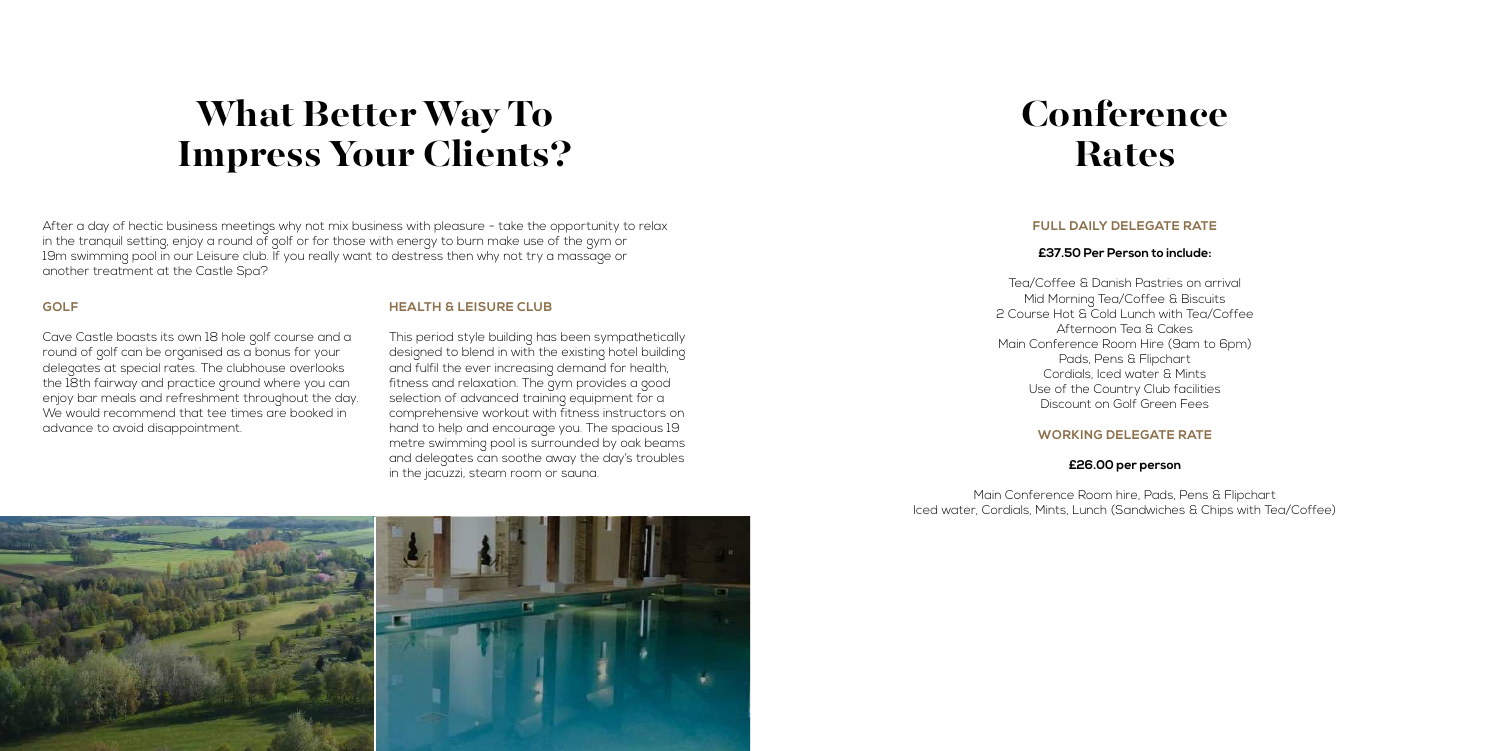### **... Continued**

#### **24 HOURS RESIDENTS DELEGATE RATE**

#### **£130.00 per person to include:**

A Three Course Table D'hote Menu Overnight Accommodation Full Yorkshire or Continental Breakfast Morning Coffee/Tea & Biscuits 2 Course Lunch with Tea/Coffee Afternoon Tea/Coffee & Cakes Cordials, Iced Water & Mints Hire of the Main Meeting Room Pads, Pens & Flipchart Use of Country Club Facilities Discount on Golf Green Fees

\* Any equipment required will be charged as ordered, please see the equipment list enclosed.

\* Should you prefer to choose from the A la Carte menu for dinner, a surcharge will be applied.



#### **DELICIOUS FOOD FOR YOUR EVENT**

Tea/Coffee & Biscuits @ £2.50 per serving Tea/Coffee & Cakes @ £3.50 per serving Fresh Orange @ £8.50 per jug Sparkling Water @ £3.50 per bottle Bacon Sandwiches @ £3.70 (£5.95 inc T/C) Continental / Danish Pastry @ £3.95 Full Yorkshire or Continental Breakfast @ £11.00 Dessert of the Day £4.50

#### **BOARDROOM LUNCH £9.00**

Sandwiches & Nibbles, served with Tea or Coffee

#### **AFTERNOON TEA £20.00**

#### **HOT & COLD LUNCH WITH TEA/COFFEE**

1 course lunch @ £12.00 per person 2 course lunch @ £16.00 per person (main and dessert) Suggested hot main courses: (served with cold meats & various salads)

Steak and Ale Pie with chips and peas, Roast of the day with seasonal potatoes and vegetables, Thai chicken curry with steamed rice, Lasagne with garlic bread and salad, Lamb and black pudding hot pot with savoury potatoes, Steamed salmon with a dill and prawn sauce, vegetables and potatoes Grilled pork cutlet with glazed apples and cider sauce, vegetables and potatoes

#### **BUFFET MENU £16.00 per person (4 items)**

**Sliders – Please choose from** Beef / Pork / Lamb Kofta **Mini Hot Dogs - Please choose from** Pork / Pork & Black Pudding / Chorizo **Bagels - Please choose from** Steak & Philadelphia/ Smoked Salmon & Philadelphia / Cucumber & Philadelphia **Wraps – Please choose from** Roasted Mediterranean Vegetables with Lettuce & Cucumber / Coronation Chicken **Potato Skins – Please choose from** Chilli Con Carne / Bean Chilli **Mini Chicken Fillet Skewers – Please choose from** Plain / BBQ / Chilli / Piri Piri **Mini Fish & Chips With Tartar Sauce Smoothies Fruit Salad**

## **Conference Menus**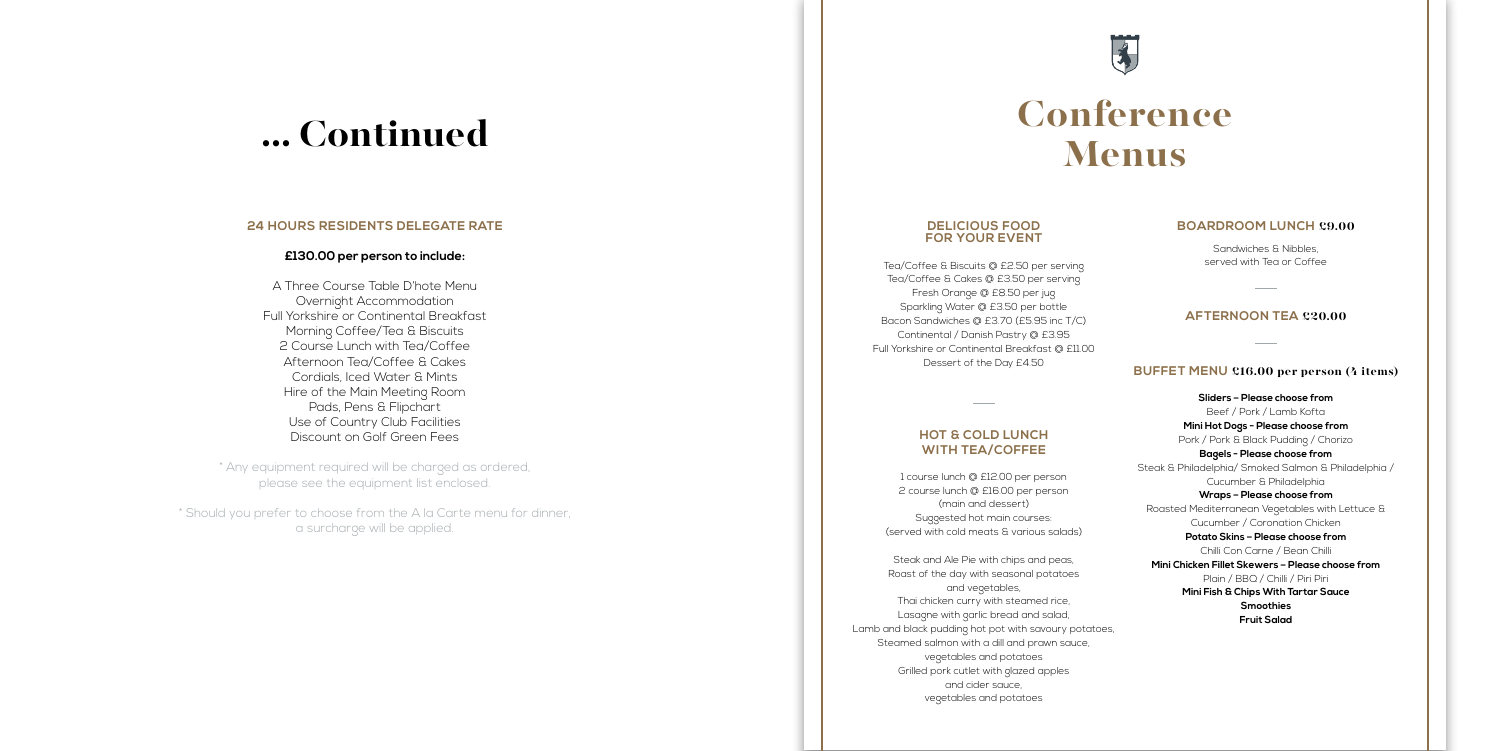#### **CONFERENCE ROOM HIRE INCLUDES:**

Layout as per your instruction Conference note pads and pens Supply of Iced Water, Cordials and Mints Flip Chart with pens

6' or ' x 6' Tripod Screen £15.50 LCD Projector £55.00 Microphone £30.00 Fax (UK destinatons) £0.50 per sheet Photocopying 25p per sheet Additional Flipcharts £15.50

Layout as per your instruction. \* See room specifications for capacity

 $[ \quad \ \ \, \ldots \quad \ \ \, \ldots \quad \ \ \, \ldots \quad \ \ \, \ldots \quad \ \ \, \ldots \quad \ \ \, \ldots \quad \ \ \, \ldots \quad \ \ \, \ldots \quad \ \, \ldots \quad \ \, \ldots \quad \ \, \ldots \quad \ \, \ldots \quad \ \, \ldots \quad \ \, \ldots \quad \ \, \ldots \quad \ \, \ldots \quad \ \, \ldots \quad \ \, \ldots \quad \ \, \ldots \quad \ \, \ldots \quad \ \, \ldots \quad \ \, \ldots \quad \ \$ 

### **EQUIPMENT HIRE:**

## **Rates Room Specifications**

| <b>SUITE</b>       | $1/2$ DAY | <b>FULL DAY</b> | <b>PER HOUR</b> |
|--------------------|-----------|-----------------|-----------------|
| <b>SANDRINGHAM</b> | £125      | £210            | £60             |
| <b>BALMORAL</b>    | £125      | £210            | £60             |
| <b>KINGS</b>       | £75       | £110            | £60             |
| <b>QUEENS</b>      | £75       | £110            | £60             |

| <b>SUITES</b>      | <b>BALMORAL</b> | <b>SANDRINGHAM</b> | <b>KINGS</b>   | <b>QUEENS</b>  |
|--------------------|-----------------|--------------------|----------------|----------------|
| <b>LENGTH</b>      | 12M             | <b>26M</b>         | 8M             | <b>7M</b>      |
| <b>HEIGHT</b>      | <b>OVER 4M</b>  | 2.7M               | <b>OVER 4M</b> | <b>OVER 4M</b> |
| <b>WIDTH</b>       | 12M             | <b>9M</b>          | 6M             | 3M             |
| <b>FLOOR LEVEL</b> | <b>GROUND</b>   | <b>GROUND</b>      | <b>FIRST</b>   | <b>FIRST</b>   |

| <b>THEATRE</b>   | 100 | <b>200</b> | 20  | N/A |
|------------------|-----|------------|-----|-----|
| <b>CLASSROOM</b> | 40  | 60         | N/A | N/A |
| <b>BOARDROOM</b> | 30  | 60         | 18  | 8   |
| <b>U-SHAPE</b>   | 30  | 55         | N/A | N/A |
| <b>CABARET</b>   | 50  | 120        | 12  | N/A |

| <b>DAYLIGHT</b> | <b>YES</b> | NC  | <b>VEC</b><br>co                   | YES                      |
|-----------------|------------|-----|------------------------------------|--------------------------|
| <b>AID CON</b>  | NO         | YES | $\overline{\phantom{a}}$<br>$\sim$ | $\overline{\phantom{a}}$ |

| <b>DISABLED ACCESS</b> | <b>VEC</b> | <b>VEC</b>       | $T^{\prime}$ | $\mathbf{r}$ |
|------------------------|------------|------------------|--------------|--------------|
|                        | ᆷ          | −−               | $-$          | Le           |
| <b>BAR</b>             | TEC<br>æ   | $\sqrt{2}$<br>-- |              |              |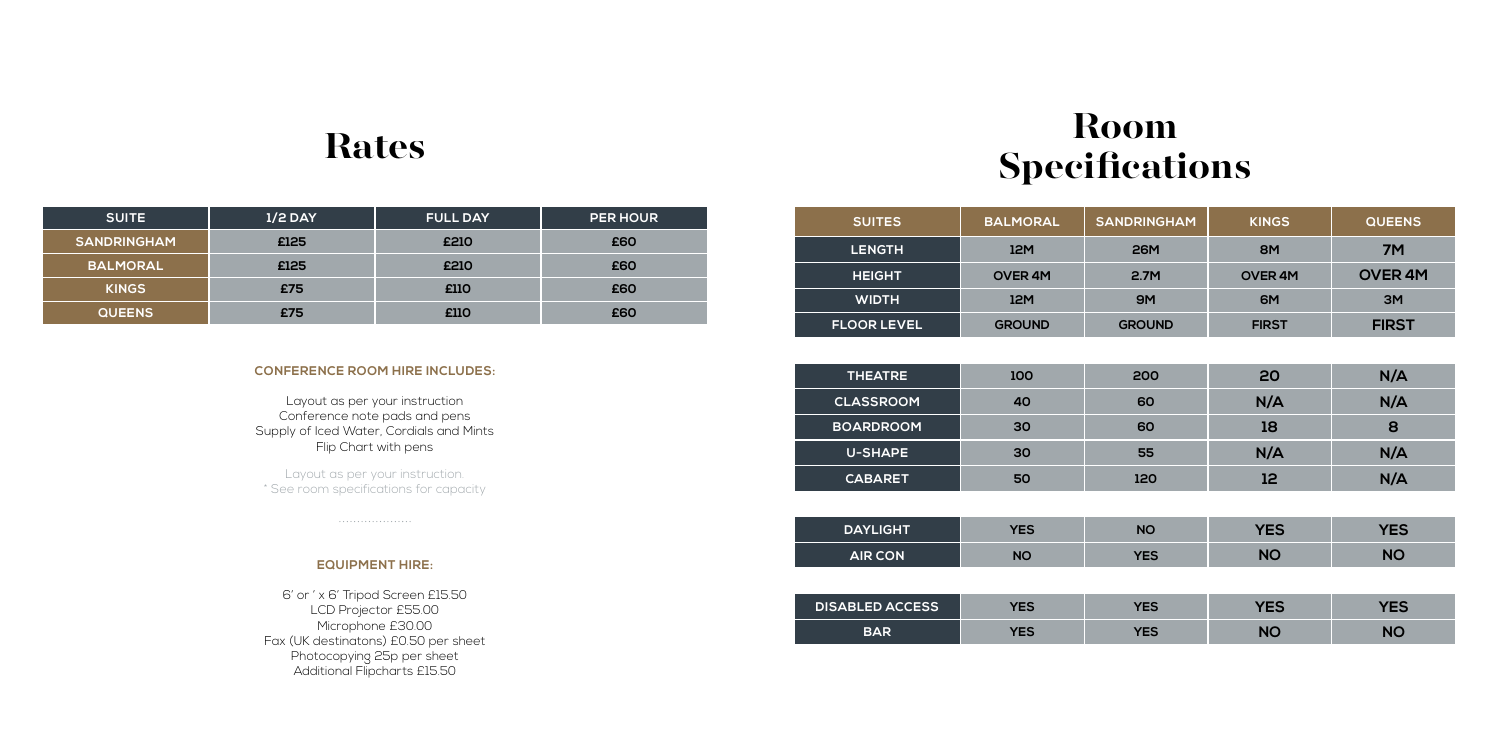## **Booking Terms & Conditions ... Continued**

#### **PROVISIONAL RESERVATIONS**

Our conference facilities can be reserved provisionally but in the event that another client wishes to confirm the same date, then we would contact you to ascertain the status of the conference.

#### **CONFIRMATION**

A booking will only become confirmed upon receipt of a written and signed letter, fax or e-mail.

#### **FINAL NUMBERS**

The final numbers attending a conference must be notified at least 3 working days prior to the event. The final number of bedrooms required must be confirmed at least 14 days prior to the event. If a number of rooms are not confirmed at this date, the booking will be deemed as provisional and Cave Castle reserve the right to accept other business for the dates in question and release the bedrooms that are provisionally held.

#### **REDUCTION IN NUMBERS**

A charge will be levied when final numbers dropping below 60% of the original anticipated at the time of confirmation of the booking, unless we are notified accordingly.

#### **CANCELLATION**

If a confirmed booking is cancelled within 14 days of the event the business will be evaluated and a cancellation charge of at least 25% of the total anticipated revenue will be payable. If a confirmed booking is cancelled within 7 days of the event, an invoice for 50% of the lost revenue will be payable.

#### **SETTLEMENT OF ACCOUNT**

Final accounts can be settled either before leaving the Hotel or our accounts department will dispatch an invoice to be settled within 14 days.

#### **PRICES**

All prices in our information pack are current at the time of going to print. They are subject to changes without prior notice.

#### **LOSS & DAMAGE**

Cave Castle shall not be liable for any loss or damage to the property of the guests or any such person as may occupy the premises. Any damaged caused shall be restored by Cave Castle Hotel, and the cost incurred will be recharged to the client.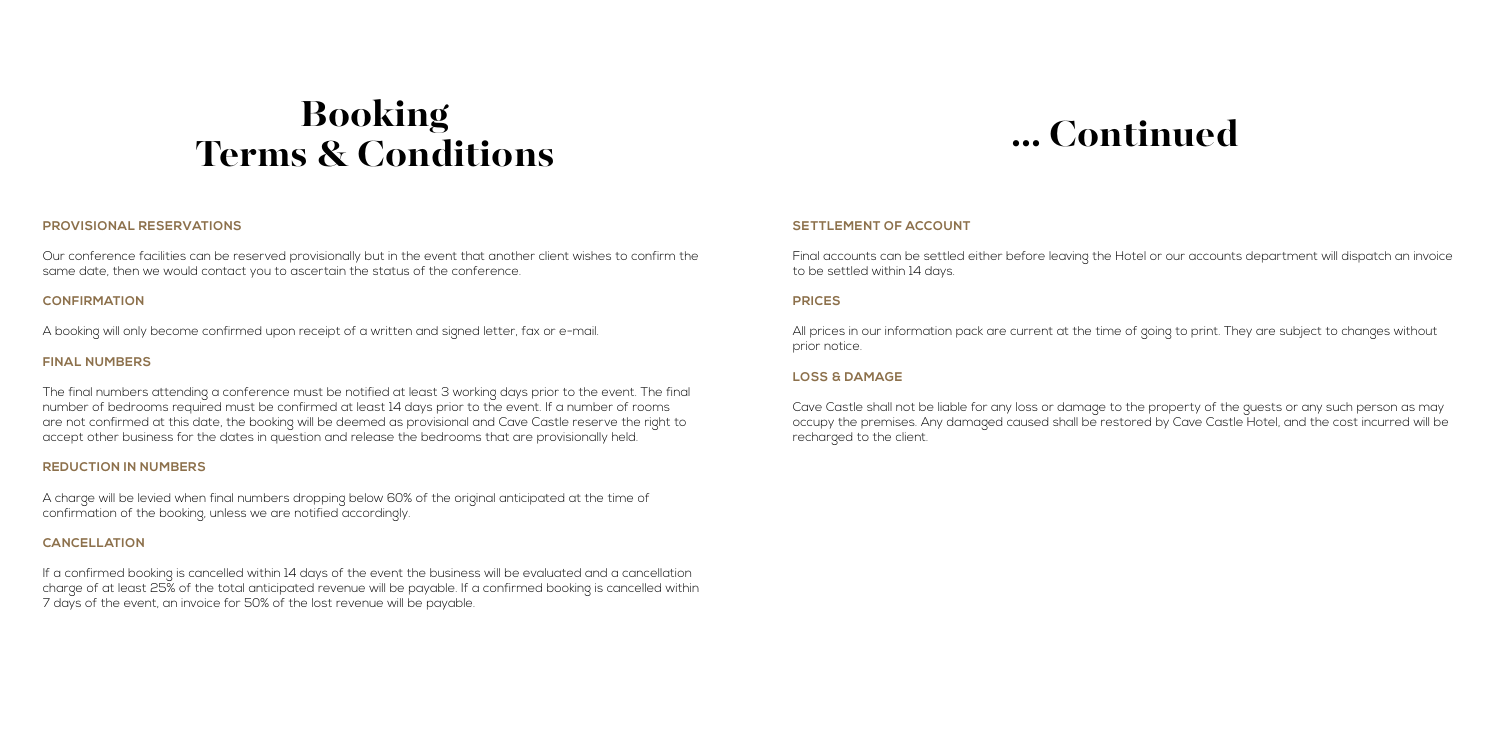